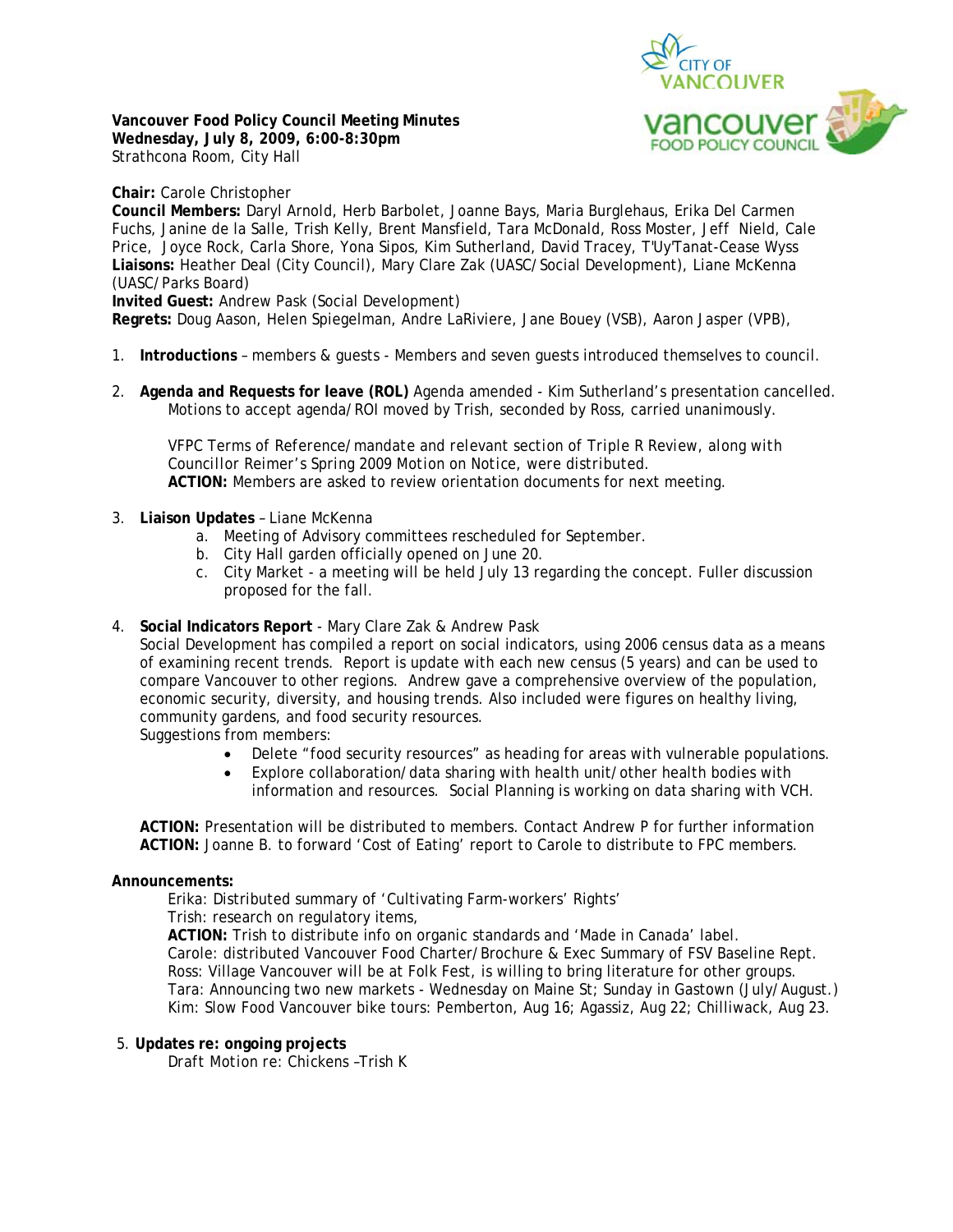Licensing is meeting with VCH, who has given recommendation on how to mitigate risks. Goal is to have staff report to Council in the fall. New West is being pressured for more permissive bylaws. Village Vancouver has done and will continue to do chicken workshops over the summer.

#### *Draft Motion re: food/beverage guidelines* –Maria B

Correspondence is being to Councillor Deal. Councillor Deal has asked staff for update on food carts.

#### *Food Secure Vancouver Study update* – Herb B

Have met almost weekly and have been working on indicators. Hope to report fully in the fall, and host forum in Nov/Dec. **MOTION**: Allocate funds for forum to Food Secure Vancouver Study committee. Moved by Carla, seconded by Yona, carried unanimously. **ACTION:** Food Secure Vancouver Study Committee to commit date/location for Fall Forum.

#### *Dialogue sessions* – Joyce R

One dialogue session could be dedicated to the retailer issue and barriers to accessing a just and sustainable food system. Looking to host the 2010 Forum on subject to be determined.

*Book Reviews* for Barbara Jo's Books to Cooks - Janine dlS Wants more titles and commitment to write review(s). **ACTION:** Janine will create template for book review, discuss with Barbara Jo, and circulate.

*Communication Committee* – review communications protocol. Jeff is on Twitter as vanfoodpolicy. Jeff, Janine, Cease will add content to blog. Has met with UASC. **ACTION:** Carla will draft press release to promote the UASC.

## 6. **Updates new projects:**

*Engaging the retailers* – David T In addition to Dialogue session with Retailers (Oct), committee is exploring possible VFPC presentation to March of 2010 Retailers Conference in Vancouver. **ACTION:** David & Trish to follow up.

## *Food Precinct Project* – Tara M

Tara gave background of the concept, originally from the Strategic Planning session in March. Need to develop criteria for what each precinct would have. Idea has been picked up by the City in its movement toward empowering neighbourhoods. Real Estate Foundation is interested in funding the consultation process.

City Market - Local Food First and YLFMS are working on concept – a reclaimed building with extensive food infrastructure. Could become a central point for the food precincts. **ACTION:** Committee meeting soon to discuss the role of VFPC.

## *Institutional Food Purchasing Policy* - Carole C

VFPC previously wrote a report on IFPP. BCGEU interest spurred a decision to revisit and carry forward with city. Unsure if this remains BCGEU priority but committee will check and be in touch with new contact. Councillor Deal thinks time may be right to move this forward. **ACTION:** Councillor Deal will check on the status of the City's Sustainable Purchasing Policy. **ACTION:** Carole will send BCGEU contact and earlier IFPP report to members. **ACTION:** Committee will carry forward and report in September.

## *CURA Project with UBC LFSF* – Brent M

VFPC was asked to formally approve of partnership with UBC Faculty of Land and Food Systems for Community University Research Alliance grant. The project is an opportunity to use schools to examine the role of food in the carbon footprint of public buildings. Partners include UBC's Faculties of Land and Food Systems and Education, as well as community groups and VSB, VCH, and possibly Local Food First!